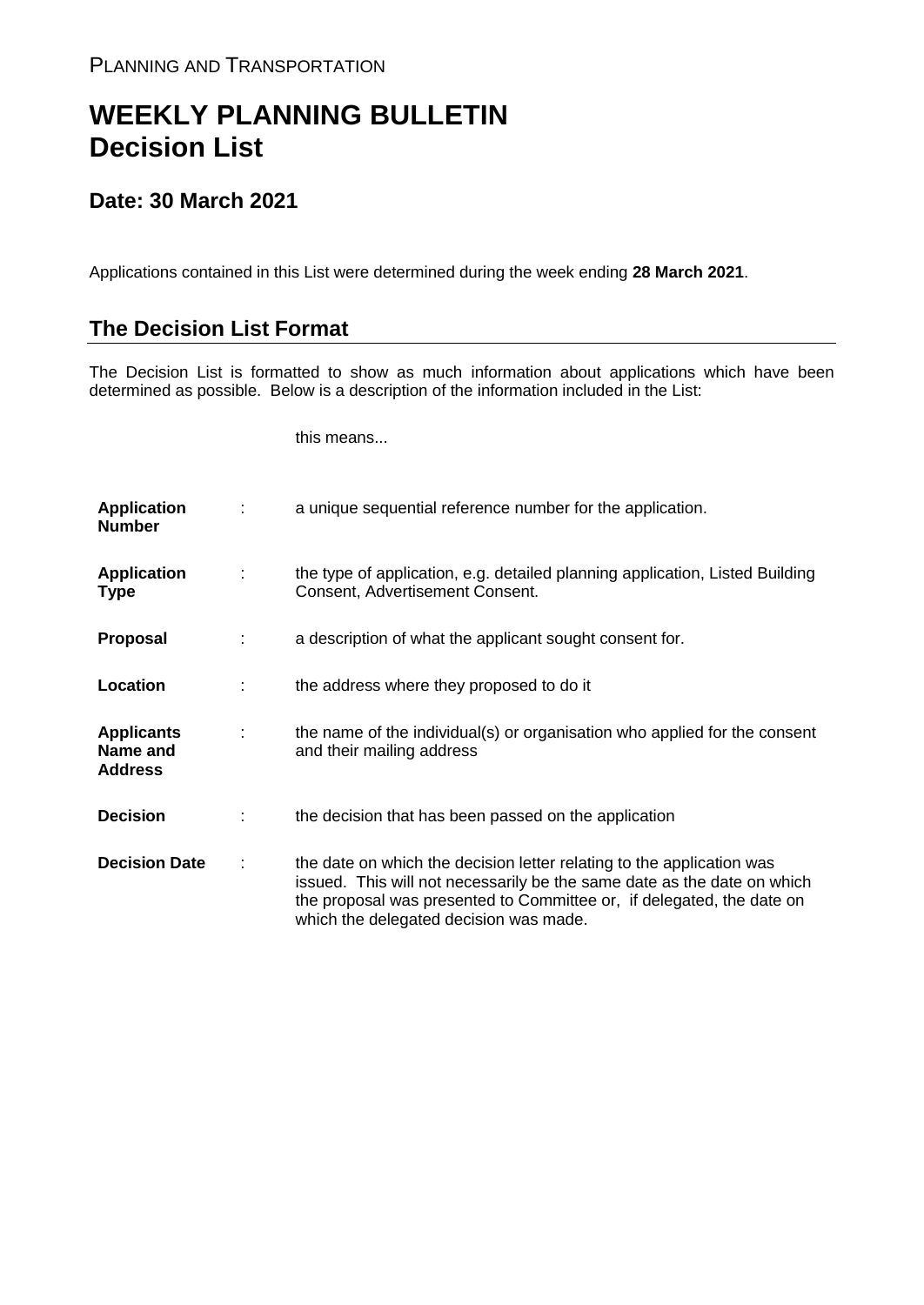| <b>Application No</b><br><b>Application Type</b><br><b>Proposal</b><br>Location<br><b>Applicant</b><br><b>Decision</b><br><b>Decision Issued</b> | P/18/0420/FUL<br><b>Planning Permission</b><br>Erection of 8 No. Flatted Dwellings and 7 Dwellinghouses<br>Castings Community Sports & Social Club, Etna Road, Falkirk, FK2 9EG<br>Alchemy Developments (Scotland) Ltd, Mr Tommy McMillan, 2 Melville Street,<br>Falkirk, FK1 1HZ<br><b>Grant Planning Permission</b><br>24 March 2021<br>View the application details                                                                                                                                   |
|--------------------------------------------------------------------------------------------------------------------------------------------------|----------------------------------------------------------------------------------------------------------------------------------------------------------------------------------------------------------------------------------------------------------------------------------------------------------------------------------------------------------------------------------------------------------------------------------------------------------------------------------------------------------|
| <b>Application No</b><br><b>Application Type</b><br><b>Proposal</b><br>Location<br><b>Applicant</b><br><b>Decision</b><br><b>Decision Issued</b> | P/19/0486/FUL<br><b>Planning Permission</b><br>Erection of 8 Dwellinghouses<br>Castings Community Sports & Social Club, Etna Road, Falkirk, FK2 9EG<br>Alchemy Developments (Scotland) Ltd, FAO Tommy McMillan, 2 Melville Street,<br>Falkirk, FK1 1HZ<br><b>Grant Planning Permission</b><br>24 March 2021<br>View the application details                                                                                                                                                              |
| <b>Application No</b><br><b>Application Type</b><br>Proposal<br>Location<br><b>Applicant</b><br><b>Decision</b><br><b>Decision Issued</b>        | P/20/0528/FUL<br><b>Planning Permission</b><br>Erection of Children's Nursery (Class 10. Non-Residential Institution) with<br>Associated Landscaping, Play Areas and Parking and Incorporating an Area of<br>Public Open Within Site Boundary<br>Woodburn Day Nursery, 2 Montgomery Street, Falkirk, FK2 9BL<br>Falkirk Council, Children's Services, Sealock House, 2 Inchyra Road,<br>Grangemouth, FK3 9XB<br><b>Grant Planning Permission</b><br>23 March 2021<br><b>View the application details</b> |
| <b>Application No</b><br><b>Application Type</b><br><b>Proposal</b><br>Location<br><b>Applicant</b><br><b>Decision</b><br><b>Decision Issued</b> | P/20/0560/ADV<br><b>Advertisement Consent</b><br>Display of Illuminated Advertisement<br>Callendar Square, High Street, Falkirk, FK1 1UJ<br>Falkirk Council, Mrs Jacqueline McArthur, Planning & Economic Development,<br>The Falkirk Stadium, 4 Stadium Way, Falkirk, FK2 9EE<br>Withdrawn<br>25 March 2021<br>÷<br>View the application details                                                                                                                                                        |
| <b>Application No</b><br><b>Application Type</b><br>Proposal<br>Location<br><b>Applicant</b><br><b>Decision</b><br><b>Decision Issued</b>        | P/20/0636/FUL<br><b>Planning Permission</b><br>Installation of Car Park Barrier (Retrospective)<br>7 Melville Lane, Falkirk, FK1 1HY<br>Acoustic Cafe, FAO Mr Alan Bye, 7 Melville Lane, Falkirk, FK1 1HY<br>Withdrawn<br>25 March 2021<br>View the application details                                                                                                                                                                                                                                  |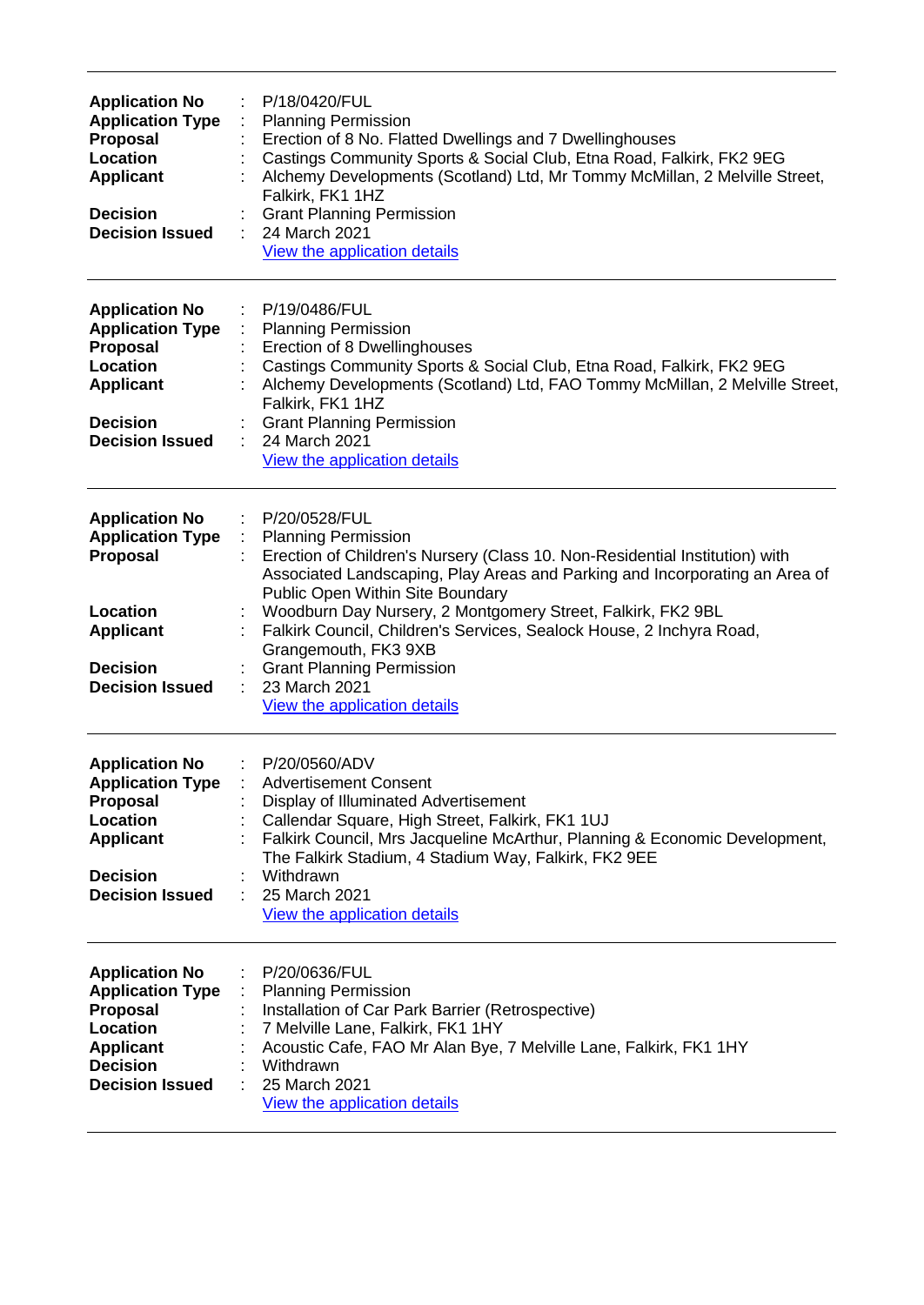| <b>Application No</b><br><b>Application Type</b><br><b>Proposal</b><br>Location<br><b>Applicant</b><br><b>Decision</b><br><b>Decision Issued</b> | P/20/0652/FUL<br><b>Planning Permission</b><br>Erection of Outbuilding (Retrospective),<br>7 Oldwalls Place, Grangemouth, FK3 9EP<br>Mr Mark Holmes, 7 Oldwalls Place, Grangemouth, FK3 9EP<br><b>Grant Planning Permission</b><br>26 March 2021<br>View the application details                             |
|--------------------------------------------------------------------------------------------------------------------------------------------------|--------------------------------------------------------------------------------------------------------------------------------------------------------------------------------------------------------------------------------------------------------------------------------------------------------------|
| <b>Application No</b><br><b>Application Type</b><br>Proposal<br>Location<br><b>Applicant</b><br><b>Decision</b><br><b>Decision Issued</b>        | P/21/0022/FUL<br><b>Planning Permission</b><br><b>Extension to Dwellinghouse</b><br>1 Mannerston Holdings, Blackness, Linlithgow, EH49 7LY<br>Mr James Skuse, 1 Mannerston Holdings, Blackness, Linlithgow, EH49 7LY<br><b>Grant Planning Permission</b><br>24 March 2021<br>View the application details    |
| <b>Application No</b><br><b>Application Type</b><br><b>Proposal</b><br>Location<br><b>Applicant</b><br><b>Decision</b><br><b>Decision Issued</b> | P/21/0023/FUL<br><b>Planning Permission</b><br><b>Extension to Car Park</b><br>Land To The West Of Canada Wood Kitchen and Bar, Falkirk<br>Mrs Fiona Thomson, Callendar Estate Office, Slamannan Road, Falkirk, FK1 5LX<br><b>Grant Planning Permission</b><br>26 March 2021<br>View the application details |
| <b>Application No</b><br><b>Application Type</b><br><b>Proposal</b><br>Location<br><b>Applicant</b><br><b>Decision</b><br><b>Decision Issued</b> | P/21/0042/FUL<br><b>Planning Permission</b><br><b>Extension to Dwellinghouse</b><br>Redbrae Cottage, Slamannan, Falkirk, FK1 3AW<br>Mr Luke Grief, Redbrae Cottage, Slamannan, Falkirk, FK1 3AW<br><b>Grant Planning Permission</b><br>26 March 2021<br>View the application details                         |
| <b>Application No</b><br><b>Application Type</b><br>Proposal<br>Location<br><b>Applicant</b><br><b>Decision</b><br><b>Decision Issued</b>        | P/21/0043/FUL<br><b>Planning Permission</b><br><b>Extension to Dwellinghouse</b><br>1 Waverley Park, Redding, Falkirk, FK2 9RT<br>Mr Malcolm Finlay, 1 Waverley Park, Redding, Falkirk, FK2 9RT<br><b>Grant Planning Permission</b><br>26 March 2021<br><b>View the application details</b>                  |
| <b>Application No</b><br><b>Application Type</b><br><b>Proposal</b><br>Location<br><b>Applicant</b><br><b>Decision</b><br><b>Decision Issued</b> | P/21/0051/ADV<br><b>Advertisement Consent</b><br>Display of Illuminated Advertisements<br>Amodo Mio, 104 Manor Street, Falkirk, FK1 1NU<br>Christie's Falkirk, 104-108 Manor Street, Falkirk, FK1 1NU<br><b>Grant Advertisement Consent</b><br>23 March 2021<br>View the application details                 |